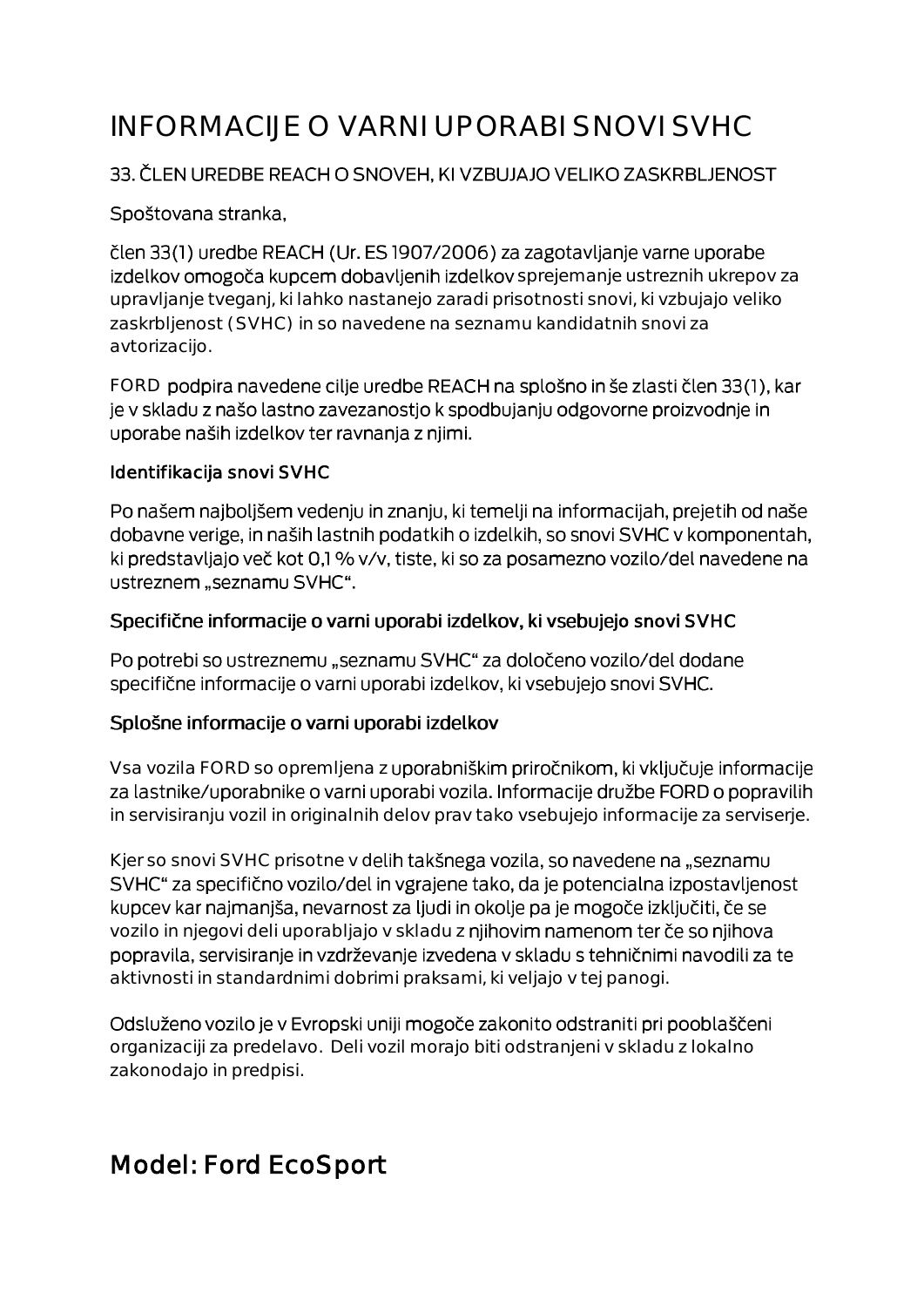### Seznam SVHC na podlagi seznama kandidatnih snovi ECHA, ki velja od 1. januar 2022

## Specifične informacije o varni uporabi izdelkov, ki vsebujejo snovi SVHC

Specifične informacije o varni uporabi niso potrebne - upoštevajte splošne informacije o varni uporabi izdelkov.

| <b>Commodity</b>                                                        | <b>REACH SVHCs</b>                                          |
|-------------------------------------------------------------------------|-------------------------------------------------------------|
| <b>A/C Compressor</b>                                                   | Lead[7439-92-1]                                             |
| A/C Lines, Receiver Drier and                                           | Lead[7439-92-1]                                             |
| <b>Accumulator</b><br><b>ABS/ESC Module</b>                             | Lead[7439-92-1]                                             |
| <b>Accessories</b>                                                      | 1,2-Dimethoxyethane[110-71-4]                               |
|                                                                         | 1-Methyl-2-pyrrolidone[872-50-4]                            |
|                                                                         | C,C'-azodi(formamide)[123-77-3]                             |
|                                                                         | Lead[7439-92-1]                                             |
| <b>Adaptive Cruise Control</b>                                          | Lead[7439-92-1]                                             |
| <b>AIS - Air Cleaner and Low</b>                                        | Lead[7439-92-1]                                             |
| <b>Pressure Ducts</b>                                                   |                                                             |
| <b>AIS - High Pressure Ducts</b>                                        | Imidazolidine-2-thione[96-45-7]                             |
|                                                                         | Lead[7439-92-1]                                             |
| <b>Alternator</b>                                                       | 4,4'-Isopropylidenediphenol[80-05-7]                        |
|                                                                         | Lead[7439-92-1]                                             |
| Antenna                                                                 | Lead[7439-92-1]                                             |
| <b>Appliques (Pillar, Decklid, Roof)</b>                                | Lead[7439-92-1]                                             |
| <b>Audio and Navigation Head Units</b>                                  | Lead[7439-92-1]                                             |
| <b>Badges</b>                                                           | 2-ethylhexyl 10-ethyl-4,4-dioctyl-7-oxo-8-oxa-3,5-dithia-4- |
|                                                                         | stannatetradecanoate[15571-58-1]                            |
| <b>Battery</b>                                                          | Lead[7439-92-1]                                             |
| <b>Body Structure - Decklid/Liftgate</b>                                | C,C'-azodi(formamide)[123-77-3]                             |
| (incl Hinge/Supt)                                                       |                                                             |
|                                                                         | Lead[7439-92-1]                                             |
| <b>Body Structure - Floor Pan - Front</b><br><b>Floor and Side Sill</b> | Lead[7439-92-1]                                             |
| <b>Body Structure - Front End</b>                                       | Imidazolidine-2-thione[96-45-7]                             |
| <b>Structure</b>                                                        |                                                             |
| <b>Body Structure - Hood Assembly</b>                                   | 2-(2H-Benzotriazol-2-yl)-4,6-ditertpentylphenol[25973-55-1] |
| (incl Hinge/Supt)                                                       |                                                             |
| Bodyside, Wheel Arch, Rocker<br><b>Moldings</b>                         | 2-(2H-Benzotriazol-2-yl)-4,6-ditertpentylphenol[25973-55-1] |
|                                                                         | C,C'-azodi(formamide)[123-77-3]                             |
| <b>Brake - Parking</b>                                                  | Lead[7439-92-1]                                             |
| <b>Brake Actuation</b>                                                  | Lead[7439-92-1]                                             |
| <b>Brake Tubes and Hoses</b>                                            | Lead[7439-92-1]                                             |
| <b>Brakes - Caliper &amp; Anchor Brkt</b>                               | Lead[7439-92-1]                                             |
| Assy (Front, Rear)                                                      |                                                             |
| <b>Brakes - Drum (Front/Rear)</b>                                       | Lead[7439-92-1]                                             |
| <b>Bumpers Beams (Un-Exposed) -</b><br><b>Front/Rear</b>                | Lead[7439-92-1]                                             |
| <b>CHMSL</b>                                                            | Lead[7439-92-1]                                             |
| <b>Console Floor/Rear</b>                                               | 2-(2H-Benzotriazol-2-yl)-4,6-ditertpentylphenol[25973-55-1] |
| <b>Control Arm and Bushing</b>                                          | Cobalt-dichloride[7646-79-9]                                |
| <b>Assembly</b>                                                         |                                                             |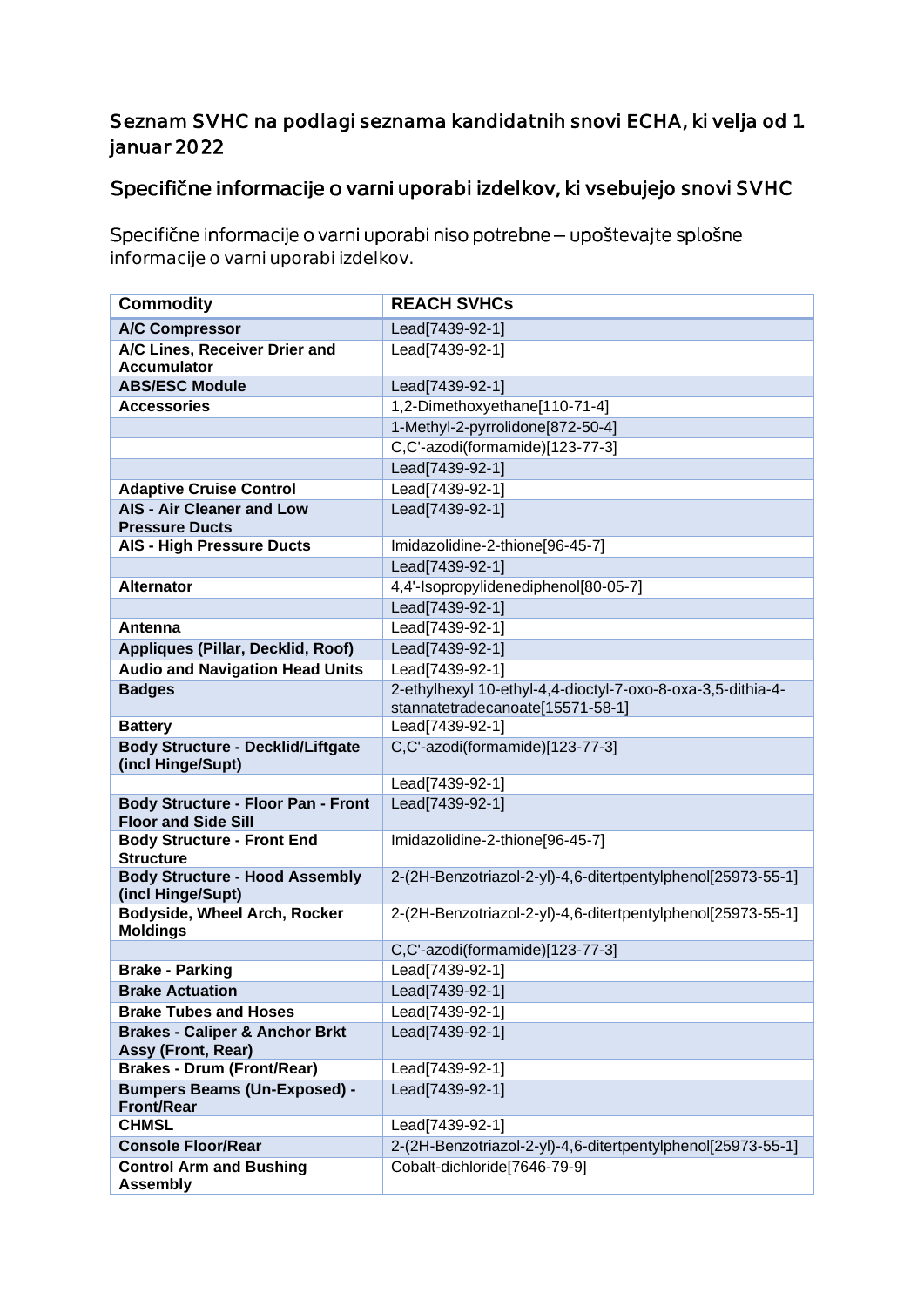| <b>EDS Wiring Assembly &amp;</b>                       | 6,6'-Di-tert-butyl-2,2'-methylenedi-p-cresol[119-47-1]                          |
|--------------------------------------------------------|---------------------------------------------------------------------------------|
| <b>Components</b>                                      |                                                                                 |
|                                                        | Lead[7439-92-1]                                                                 |
| <b>EGR System (Gas/Diesel)</b>                         | Lead[7439-92-1]                                                                 |
| <b>Electro/Mechanical Devices</b>                      | Lead[7439-92-1]                                                                 |
| <b>Electronic Control Panel and CCH</b>                | Lead[7439-92-1]                                                                 |
|                                                        | N,N-Dimethylacetamide[127-19-5]                                                 |
|                                                        | Octamethylcyclotetrasiloxane[556-67-2]                                          |
| <b>Electronic Modules - Displays</b>                   | 2-(2H-Benzotriazol-2-yl)-4,6-ditertpentylphenol[25973-55-1]                     |
|                                                        | Lead[7439-92-1]                                                                 |
| <b>Electronic Modules - SYNC</b>                       | Lead[7439-92-1]                                                                 |
| <b>Engine Covers and Badges</b>                        | Lead[7439-92-1]                                                                 |
| <b>Engine Sealing (Including head</b><br>gaskets)      | Lead[7439-92-1]                                                                 |
| <b>Engine Water Pumps</b>                              | Lead[7439-92-1]                                                                 |
| <b>Evaporator and Blower Assemby</b>                   | Lead[7439-92-1]                                                                 |
| (HVAC Module)                                          |                                                                                 |
| <b>Fan/Radiator Module</b>                             | Lead[7439-92-1]                                                                 |
| <b>FEAD</b>                                            | Lead[7439-92-1]                                                                 |
| <b>Fuel Canister Assembly</b>                          | Lead[7439-92-1]                                                                 |
| <b>Fuel Injection</b>                                  | Imidazolidine-2-thione[96-45-7]                                                 |
| <b>Fuel Lines</b>                                      | Lead[7439-92-1]                                                                 |
| <b>Fuel Tanks</b>                                      | Lead[7439-92-1]                                                                 |
| <b>GOR and Radiator Support</b>                        | Lead[7439-92-1]                                                                 |
| <b>Headlamp / Side Marker</b>                          | Diboron-trioxide[1303-86-2]                                                     |
|                                                        | Lead[7439-92-1]                                                                 |
| I/S Mirror                                             | Lead[7439-92-1]                                                                 |
| <b>Instrument Cluster</b>                              | Lead[7439-92-1]                                                                 |
| <b>Interior Lighting</b>                               | 4,4'-Isopropylidenediphenol[80-05-7]                                            |
|                                                        | Lead[7439-92-1]                                                                 |
| <b>IP Substrate and Ducts</b>                          | C,C'-azodi(formamide)[123-77-3]                                                 |
| Latches - Hood, Decklid and                            | C,C'-azodi(formamide)[123-77-3]                                                 |
| <b>Liftgate Latches</b>                                |                                                                                 |
|                                                        | Lead[7439-92-1]                                                                 |
| <b>Latches - Side Door/Latch Mini</b><br><b>Module</b> | Cobalt-dinitrate[10141-05-6]                                                    |
|                                                        | Lead[7439-92-1]                                                                 |
| <b>Leaf Screen</b>                                     | C,C'-azodi(formamide)[123-77-3]                                                 |
| Locks                                                  | 1,2-Dimethoxyethane[110-71-4]                                                   |
|                                                        | Lead[7439-92-1]                                                                 |
| <b>Mirrors</b>                                         | Lead[7439-92-1]                                                                 |
| <b>Paint</b>                                           | 2-(2H-Benzotriazol-2-yl)-4,6-ditertpentylphenol[25973-55-1]                     |
| <b>PATS Transceiver</b>                                | Lead[7439-92-1]                                                                 |
| <b>Pedal Box</b>                                       | 6,6'-Di-tert-butyl-2,2'-methylenedi-p-cresol[119-47-1]                          |
| <b>Powertrain Control Module</b><br>(PCM/EEC/ ECM)     | Lead[7439-92-1]                                                                 |
| <b>PT Mounts</b>                                       | Lead[7439-92-1]                                                                 |
| <b>PT Sensors</b>                                      | Lead[7439-92-1]                                                                 |
| <b>Radiator Assembly</b>                               | Lead[7439-92-1]                                                                 |
| <b>Rain and Daylight Sensor</b>                        | 1,3,5-Tris(oxiranylmethyl)-1,3,5-triazine-2,4,6(1H,3H,5H)-<br>trione[2451-62-9] |
| <b>Sealing - Door Dynamic Seals</b>                    | C,C'-azodi(formamide)[123-77-3]                                                 |
| <b>Seat Belts (Front and Rear)</b>                     | Lead[7439-92-1]                                                                 |
| <b>Seats - Foam - Cut and Sew</b>                      | C,C'-azodi(formamide)[123-77-3]                                                 |
| Seats - JIT                                            | Lead[7439-92-1]                                                                 |